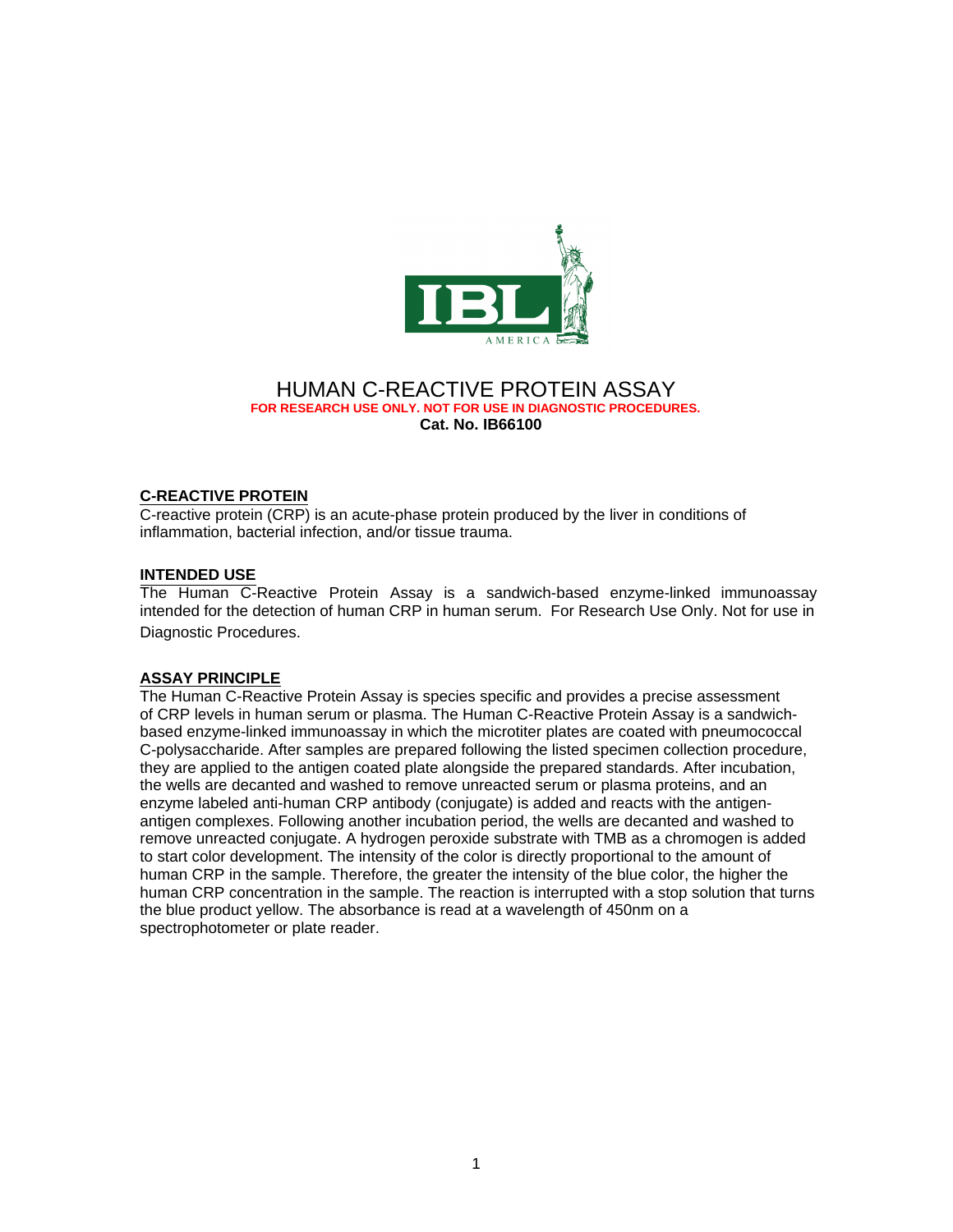# **REAGENTS PROVIDED**

| 1 X Pouch  | <b>Antibody Coated</b><br><b>Microwell Plate</b> |                 | 96 wells (12 eight well strips) in a microwell holder coated with<br>pneumococcal C-polysaccharide, Ready-to-Use.                                                                                                                                      |
|------------|--------------------------------------------------|-----------------|--------------------------------------------------------------------------------------------------------------------------------------------------------------------------------------------------------------------------------------------------------|
| 1 X Vial   | <b>Human CRP</b><br>Standard (100X)              | Green Cap       | 0.13mL of human serum with elevated CRP concentration at<br>1.0µg/mL. Dilute standard stock 100X in Tris-T followed by four<br>3-fold serial dilutions to prepare standards at the following<br>concentrations: 10.0, 3.33, 1.11, 0.37, and 0.12ng/mL. |
| 1 X Vial   | <b>Anti-Human CRP</b><br>Conjugate (100X)        | Amber Cap       | 0.13mL of 100X anti-human CRP-IgG protein conjugated to<br>peroxidase in buffer with preservative. Dilute conjugate in Tris-T<br>to 1X prior to use.                                                                                                   |
| 1 X Bottle | <b>Substrate</b><br><b>Reagent</b>               | <b>Blue Cap</b> | 12mL stabilized tetramethylbenzidine (TMB), Ready-to-Use.                                                                                                                                                                                              |
| 1 X Bottle | <b>Stop Solution</b>                             | Red Cap         | 12mL Acidic Solution, Ready-to-Use.                                                                                                                                                                                                                    |
| 1 X Pouch  | <b>Washing Buffer</b>                            |                 | Tris with 0.05% Tween20, bring to 1L with distilled water and<br>store refrigerated.                                                                                                                                                                   |

# **MATERIAL REQUIRED BUT NOT SUPPLIED**

- Distilled or deionized water
- Wash bottle
- Dilution tubes
- Pipettor with tips: 2µL to 1000µL
- Adhesive cover for microplate
- Microplate reader with 450nm filter

# **PRECAUTIONS**

- 1. Bring all reagents to room temperature (19º-27ºC) before use.
- 2. Store reagents at 2º-8ºC, and do not use beyond expiration date(s). Never freeze kit components.
- 3. Do not return unused reagents back into their original vials or bottles.
- 4. Do not interchange kit components between different lots of the same assay.
- 5. Adhere to all time and temperature conditions stated in the procedure.
- 6. Never pipette reagents or samples by mouth.
- 7. The Stop Solution contains acid. Do not allow to contact skin or eyes. If exposed, flush with water.
- 8. The standard serum and conjugate have not been screened for infectious agents. Since no testing can assure the absence of infectious agents, consider all materials, containers, and devices that are exposed to sample, standard, and conjugate to be contaminated with human serum proteins. Wear protective gloves and safety glasses when using this kit.
- 9. Dispose of all materials, containers, and devices in the appropriate receptacle after use.
- 10. HRP-labeled conjugate and TMB substrates are photosensitive and are packaged in protective opaque bottles. Store in the dark and return to storage after use.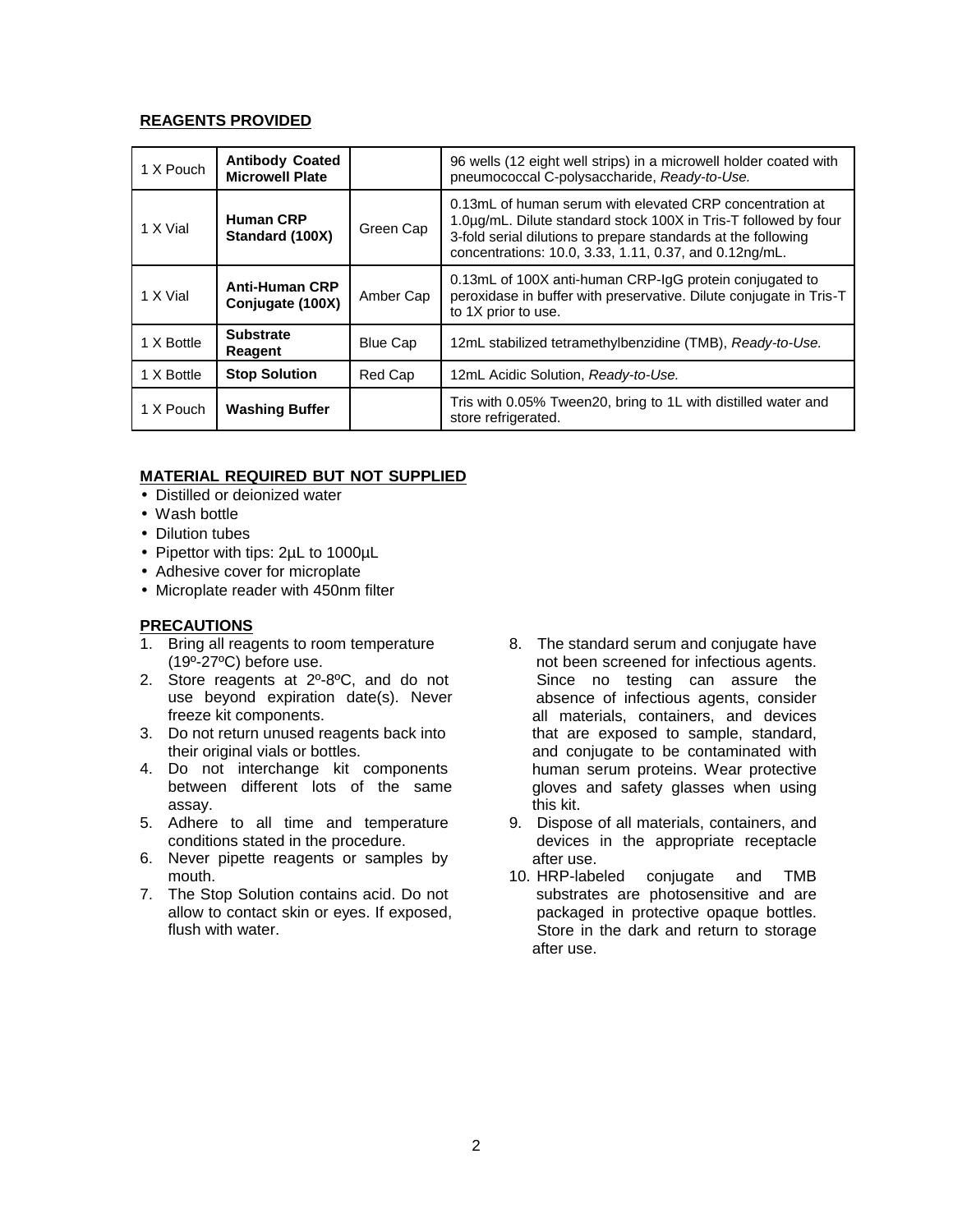# **SPECIMEN COLLECTION AND PREPARATION**

Blood samples should be collected using approved venipuncture techniques by qualified personnel. Allow sample to clot and separate serum by centrifugation. Transfer serum aseptically to a tightly closing sterile container. Store at 2-8°C. Alternatively, plasma extracted from blood drawn in heparin, EDTA, or ACD-containing tubes is acceptable. If testing is to be delayed longer than 5 days, freezing the sample at -20°C or below is recommended.

Upon specimen collection, dilute the sample 1:1000 in Tris-Tween wash buffer (i.e. add 2µL of sample to 2mL of wash buffer). Additionally, dilute the 1:1000 sample 1:4 in Tris-Tween wash buffer (i.e. add 100µL sample to 300µL of wash buffer). The final dilution for use in calculation is 1:4000.

# **ASSAY PROCEDURE**

#### **Note: It is recommended that a multi-channel pipettor be utilized to perform the assay if more than 16 samples and standards (2 test strips) are run.**

- 1. Bring all the reagents to room temperature before use. Reconstitute the Tris-Tween packet by washing out the contents with a gentle stream of distilled or deionized water into a 1-Liter container. Q.S. to 1 Liter with distilled or deionized water and store refrigerated when not in use.
- 2. Dilute 100X standard stock to 1X working concentration in Tris-Tween to prepare 10.0ng/mL standard. Prepare remaining standards by serially diluting standards 3-fold four times to yield 3.33, 1.11, 0.37, and 0.12ng/mL. Use Tris-Tween wash buffer for 0.0ng/mL standard. Consider the following dilution scheme as a guide:

| <b>Standard</b><br>Concentration<br>(ng/mL) | <b>Tris-Tween</b><br><b>Volume</b> | Volume<br>Transferred | Total<br>Volume | Final<br>Volume<br>*After serial dilution |
|---------------------------------------------|------------------------------------|-----------------------|-----------------|-------------------------------------------|
| 10.0                                        | 198 <sub>µ</sub>                   | $2\mu L$              | $200 \mu L$     | $140 \mu L$                               |
| 3.33                                        | $120 \mu L$                        | 60µL                  | $180 \mu L$     | $120 \mu L$                               |
| 1.11                                        | $120 \mu L$                        | 60µL                  | $180 \mu L$     | 120 <sub>µ</sub>                          |
| 0.37                                        | $120 \mu L$                        | 60µL                  | 180µL           | 120 <sub>µ</sub>                          |
| 0.12                                        | $120 \mu L$                        | 60µL                  | $180 \mu L$     | $180 \mu L$                               |

- 3. Using a new pipette tip for each, add 100µL of each standard and prepared sample into the appropriate wells. Samples and standards can be run in duplicate if desired. Incubate at room temperature for 30 minutes.
- 4. Decant the contents from the microwells into a discard basin. Wash the microwells by filling each with Tris-Tween wash buffer, then decanting the wash buffer into a discard basin. Repeat for a total of 5 washes.
- 5. Tap the microwells (face down) on a layer of absorbent towels to remove residual wash buffer.
- 6. Determine the required volume of conjugate (1mL/strip or 120µL/well) to prepare. Dilute stock conjugate (100X) to working concentration (1X) with Tris-Tween wash buffer.
- 7. Add 100µL of conjugate to each well. Incubate at room temperature for 30 minutes. Cover to avoid direct light.
- 8. Repeat steps 4 and 5.
- 9. Add 100µL of Substrate Reagent to each well. Incubate at room temperature for 10 minutes. Cover to avoid direct light.
- 10. Add 100µL of Stop Solution to each well in the same sequence and at the same pace as the Substrate Reagent was added.
- 11. Read the optical density (OD) of each microwell with a microtiter plate reader using a 450nm filter. Record the optical density (OD) of each microwell.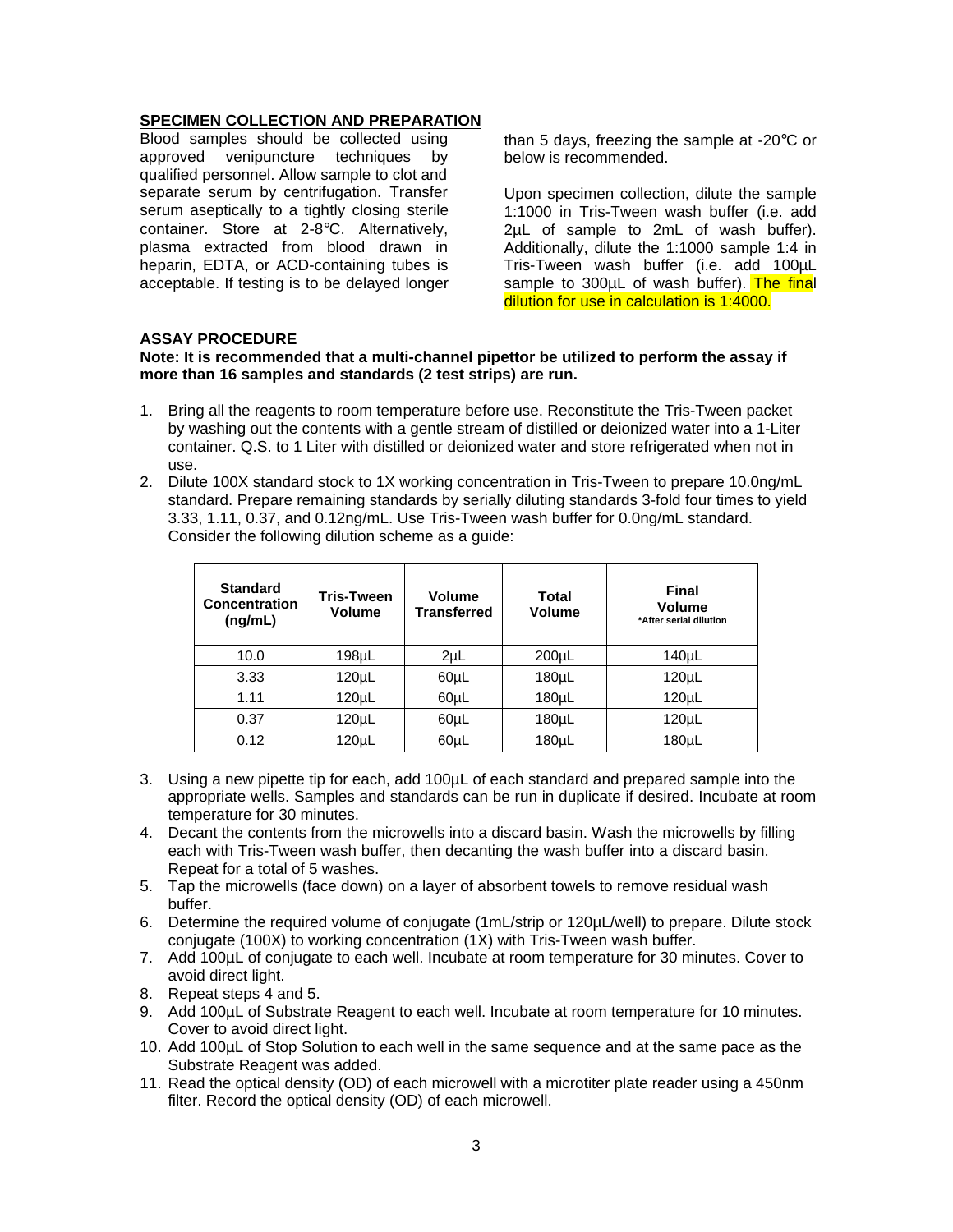# **INTERPRE T ATION OF RESULTS**

Construct a standard curve using the OD values against the concentration of the standards. Unknowns are measured by interpolation from the standard curve. Final concen tration must be multiplied by the dilution factor at which samples were prepa red to get the actual concentration ( n g / m L ) . If a sample contains CRP at a greater concentration than the highest standard, it should be diluted appropriately in Tris-Tween and re-tested. The extra dilution step should be taken into account when expressing the final result.

## <u>ASSAY CHARACTERISTICS</u>

Below is an example of a typical standard curve.



# **Intra-assay reproducibility**

A typical example of the Human CRP Assay run in 12 replicates yielded the following within assay variation.

| Standard (ng/mL) | %CV  |
|------------------|------|
| 10.0             | 3.4% |
| 3.33             | 3.9% |
| 1.11             | 4.1% |
| 0.37             | 5.8% |
| 0.12             | 5.0% |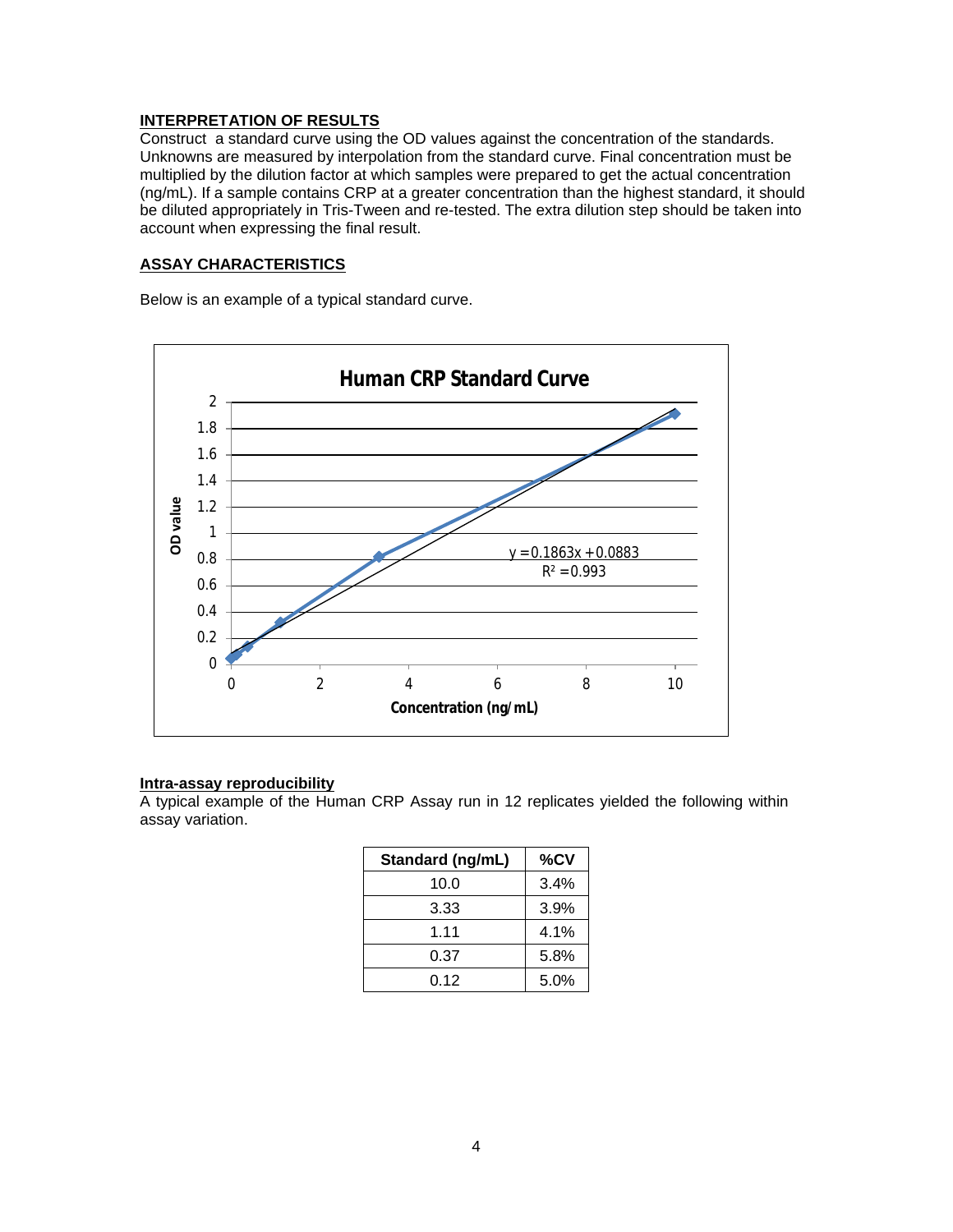## **Inter-assay reproducibility**

The Human CRP Assay exhibited the following variability with two different kit lots performed 12 times.

| Standard (ng/mL) | %CV  |
|------------------|------|
| 10.0             | 5.2% |
| 3.33             | 5.4% |
| 1.11             | 4.3% |
| 0.37             | 7.1% |
| 0.12             | 7.6% |

#### **Limitations**

Lipemic sera may interfere with specific antibody reaction.

A study performed on 59 sera from healthy humans showed a range of <3.8µg/mL CRP in serum. Similar results are expected in plasma. Data on urine and other fluids are not available.

#### **Limit of Detection**

The lower and upper limit of quantitation is 0.12 and 10.0ng/mL, respectively.

#### **Sensitivity**

The Human CRP Assay is designed to detect elevated levels of CRP. The following data was produced to generate data on the sensitivity of the assay and may be useful in research applications where sensitivity parameters need to be defined (n=12).

| Mean OD | <b>Standard Deviation</b> | <b>Detection Limit</b><br>(nq/mL) |
|---------|---------------------------|-----------------------------------|
| 0.059   | 0.005                     | 0.20                              |

## **Quality Control**

It is recommended to routinely run at least two controls, each giving values at the top or bottom regions of the standard curve. An occasional prozone may be encountered in sera with high CRP values. In this situation, due to antigen excess, all the CRP available may not have reacted with the conjugate. Therefore, test at higher dilution (e.g. 1:16,000 and 1:64,000) to obtain more accurate results.

## **Cross-Reactivity**

| <b>Species</b> | <b>Cross-reactivity</b>            |
|----------------|------------------------------------|
| Rabbit         | Partial sequence homology reported |
| l Canine       | Partial sequence homology reported |